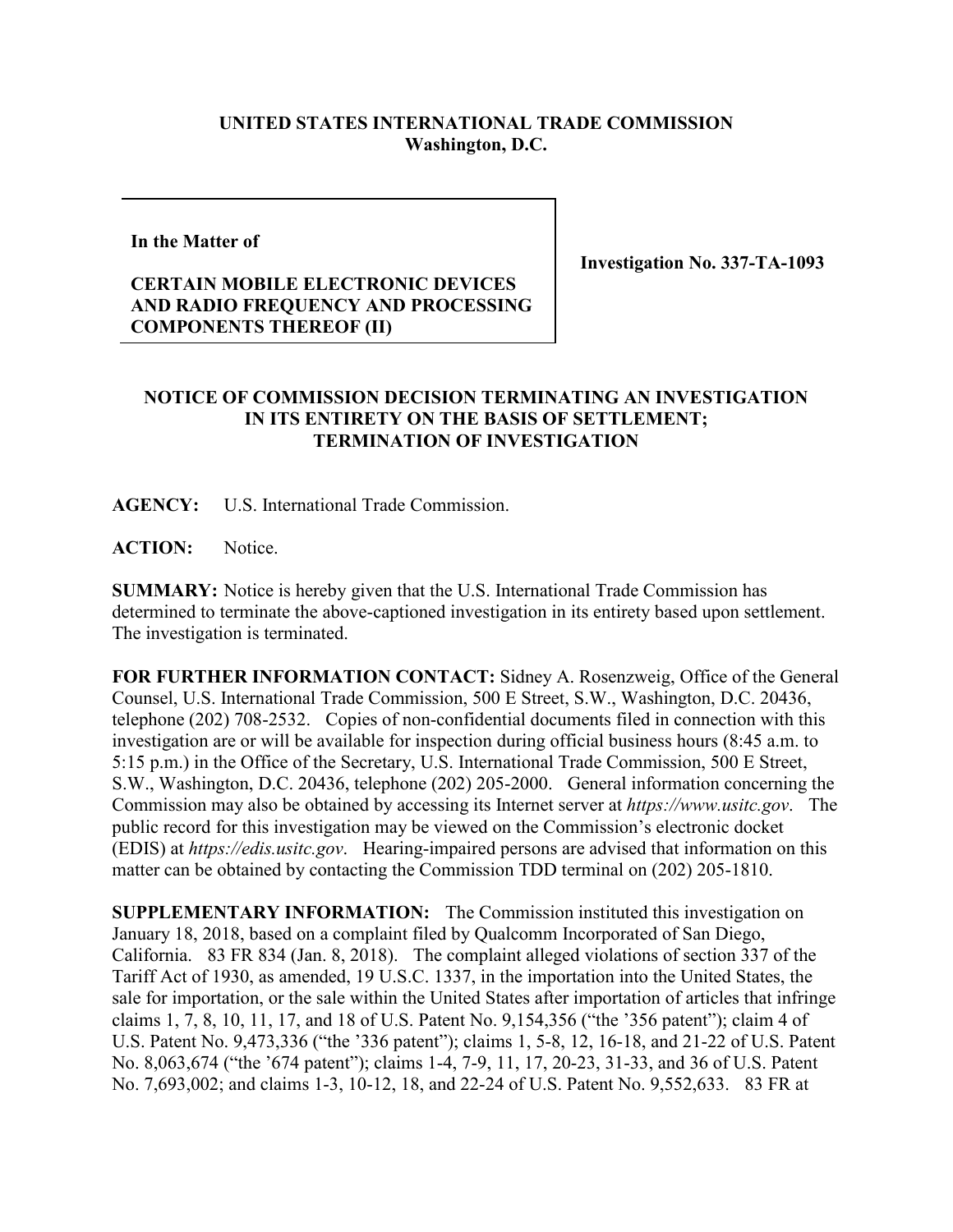834. The notice of investigation named as the respondent Apple Inc. of Cupertino, California. *Id.* at 835. The Office of Unfair Import Investigations was also named as a party. *Id.*

Based on withdrawal of numerous asserted patent claims, *see* 19 CFR 210.21(a), the investigation had narrowed to claims 1 and 17 of the '356 patent; claim 4 of the '336 patent; and claims 1 and 8 of the '674 patent. Order No. 37 (Aug. 27, 2018), *not reviewed*, Notice (Sept. 20, 2018); Order No. 43 (Oct. 3, 2018), *not reviewed*, Notice (Oct. 29, 2018).

On March 26, 2019, the presiding administrative law judge ("ALJ") issued the final initial determination ("final ID"), which found a violation of section 337 as to claim 1 of the '674 patent, but no violation of section 337 as to the other asserted patent claims.

On April 8, 2019, Qualcomm and Apple filed petitions for Commission review of the final ID. On April 16, 2019, the Commission investigative attorney ("IA") filed a response to the petitions for review. On April 17, 2019, Qualcomm and Apple filed a joint motion to stay all deadlines in the investigation on the basis of the parties' settlement. On April 19, 2019, the Commission issued a notice granting that motion.

The Commission's April 19, 2019 notice requested that the private parties file a motion to terminate by April 26, 2019, and Qualcomm and Apple complied. The IA concluded that the motion did not comply with Commission rules, including Commission Rules 201.6 and 210.21(b), 19 CFR 201.6, 210.21(b), because it omitted necessary material and overredacted material that is not confidential business information. Qualcomm, Apple, and the IA moved to extend the deadline for IA's response to the motion to terminate to provide Qualcomm and Apple with additional time to amend their motion to terminate and to address the IA's concerns. The Commission granted the extension motion on May 9, 2019.

On May 13, 2019, Qualcomm and Apple filed an amended motion to terminate. On May 21, 2019, the IA responded in partial opposition, explaining that the revised motion still did not comply with Commission rules concerning the redaction of information. Following that partial opposition, the IA coordinated with the private parties to obtain a filing from the private parties in compliance with Commission rules.

On July 24, 2019, the Commission extended the target date for completion of the investigation to August 29, 2019, and required Qualcomm and Apple to file a rules-compliant motion to terminate the investigation no later than August 8, 2019. On August 8, 2019, Qualcomm and Apple filed a joint motion to supplement their earlier amended joint motion to terminate the investigation. On August 16, 2019, the IA responded in support of the motion.

The Commission finds that Qualcomm's and Apple's motion, as amended and supplemented, is proper in form and complies with Commission Rules. *See* 19 CFR 201.6(a), 210.21(b). The Commission further finds that termination of the investigation will not adversely affect the public interest. Accordingly, the Commission has determined to grant the amended and supplemented motion. The Commission hereby terminates the investigation.